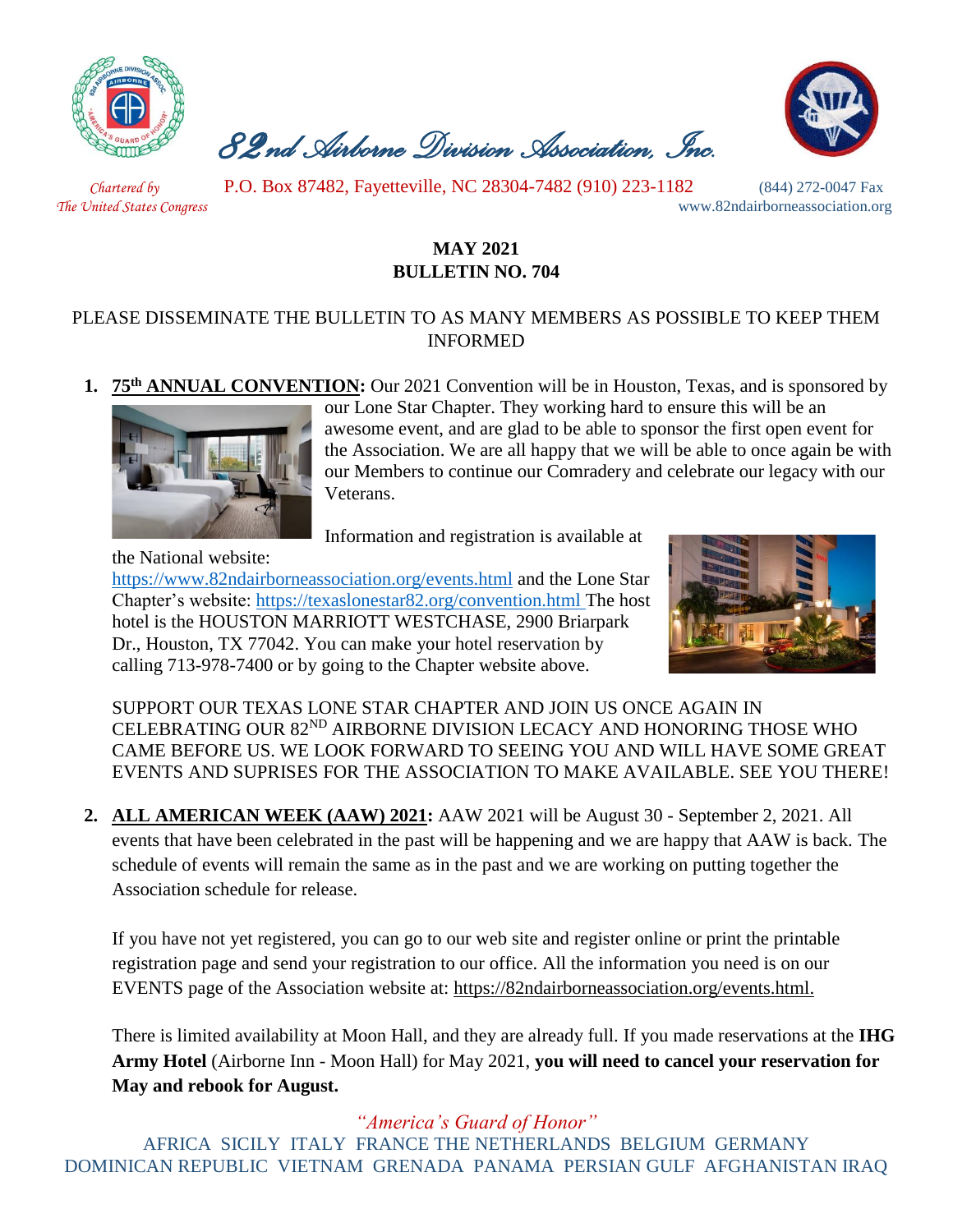



Due to the limited number of rooms at the Airborne Inn, we have made arrangements with the **Landmark Inn**, on Fort Bragg for our registered members. Landmark Inn rates are \$84.99/per night for a standard queen room (two queen beds) or a one bed suite (queen bed and a queen pullout), and includes a continental breakfast. *Cut-off to reserve under the group discount rate is 15* 



*August 2021, so please book early***.** Rooms for individuals with disabilities are available upon request. Members should contact the hotel directly for reservations and questions regarding rooms: **Landmark Inn**, 1208 Glider Street, Fort Bragg, NC 28307 (910) 495-1215. **Members registered with the Association for AAW must reference: "82nd Airborne Association" when making reservations in order to secure a reservation under the Association room block. Landmark Inn website is at:**  [https://ftbragg.landmarkinns.com](https://ftbragg.landmarkinns.com/)

The hospitality room and the Wednesday night southern BBQ dinner will be held at Moon Hall, and the Association will be providing shuttles every evening, from Monday thru Thursday night, between Moon Hall and the Landmark Inn. The Division will be proving shuttles during the day to the Division events for Members staying at both Moon Hall and the Landmark Inn.

Registration for AAW is \$120 per person. After Aug 13, 2021, registration will increase to \$140 per person. Online registration, as well as a printable registration form and flyer, are now on our website: <https://82ndairborneassociation.org/events.html>

Please be patient as we work through the challenges of this year's AAW event, and we will provide more information as it becomes available. It will be a great event and shouldn't be missed. The Division Commander and DCSM are eager to have all of you attend and look forward to hosting you this year.

**3. NOMINATIONS FOR NATIONAL DIRECTORS:** If you want to help shape our Association then make a difference by running for National Director. Chapter nominations for National Directors must be received at the National office by 1 June 2021, either by mail or email. We will notify your Chapter when it is received. Chapter nominations must be certified by the Chapter Chairperson and must be in compliance with Article V of the Association By-Laws (By-Laws can be viewed at our website at : <http://www.82ndairborneassociation.org/forms-and-resources.html> )

Nominations should include a brief description, 4-5 *sentences*, about the nominee. Please include the nominee's qualifications, past accomplishments, as well as what the nominee proposes to do for the Association, if elected.

This year, six (6) Veteran Directors will be elected at the Convention and the following Veteran Directors will be Completing their term in office (\* indicates that the Director is eligible for nomination to a second 2-year term):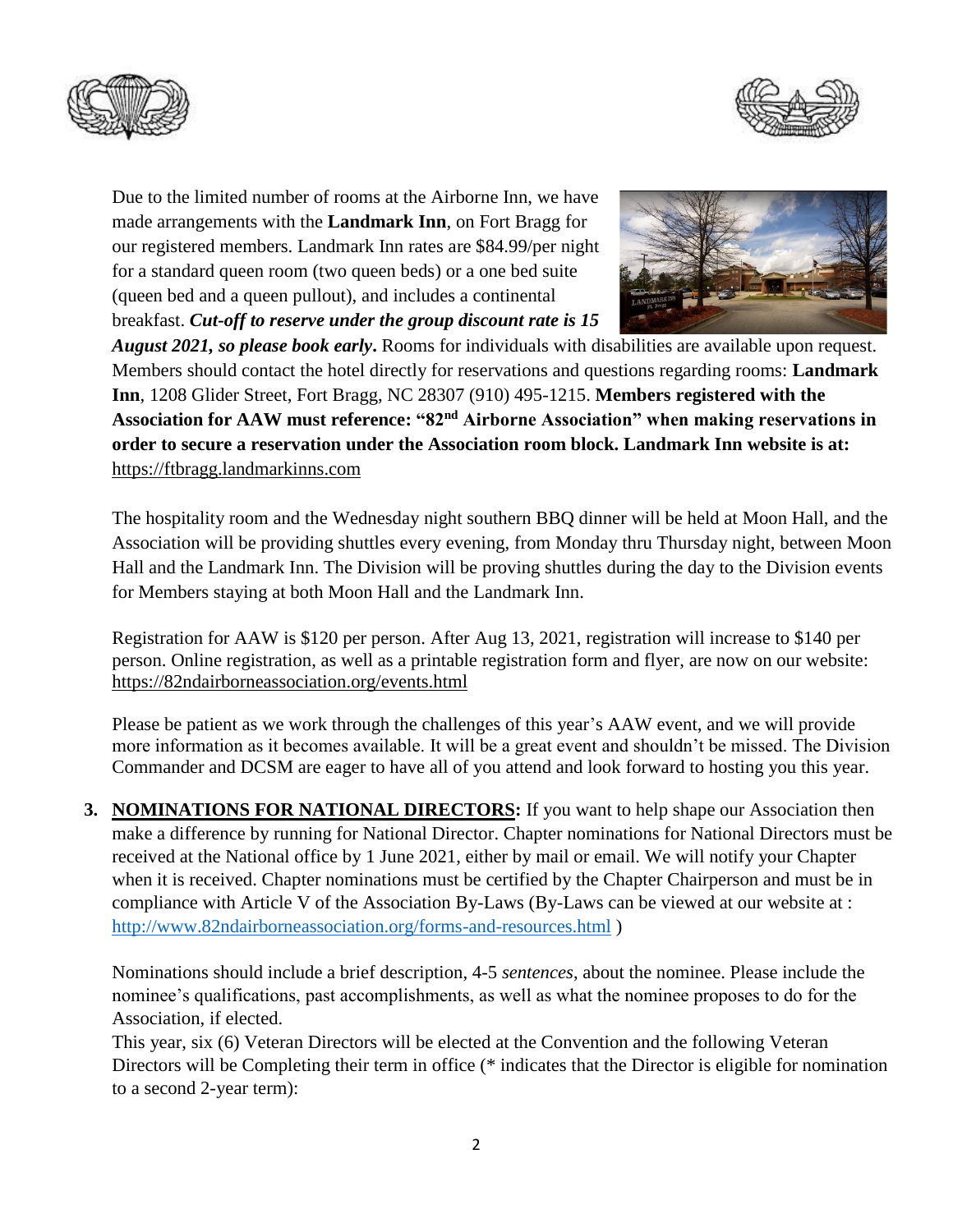



\*Steve Copening \*Bill Bell \*Nero Tucker\* \*Bill Waller \*Maggie Peppers Rich Becker

- **4. ASSOCIATION AWARDS COMMITTEE:** The Association Awards Committee Chairman, Director Nero Tucker, is accepting nominations for the All American of the Year Award. Nominations will be accepted until 1 July 2021. Submissions for the Communications and Public Relations Award must be received by 1 July 2021. All submissions can be sent to Director Nero Tucker at: [tucker@82ndairborneassociation.org](mailto:tucker@82ndairborneassociation.org)
- **5. 2020 CHAPTER FINANCIAL STATEMENTS** *(REQUIRED)***:** The completed 2020 Chapter Financial Statements, which are required to be furnished by all Association Chapters for inclusion in the Association Group Federal Income Tax Return, were due by **15 APRIL 2021**. *Any financial reports not received now need to be filed by the chapter separately, and at the cost of the chapter, and will not be included in the Group Income tax return.* You must notify the National Office on Chapter letterhead signed by the Chapter Chairman, stating that the Chapter has filed their taxes separately from the Association. *Chapters that fail to file tax returns with the IRS, either with the Group return or separately, are subject to having the Board of Directors removing their charter, and closure of the chapter*. The following chapters have submitted their Financial Report for 2020 or informed us that they are filing separately – Thank you:

| Central Pennsylvania           | <b>CPL Edward Slavin</b> | Don Lasse         |
|--------------------------------|--------------------------|-------------------|
| <b>Evergreen State</b>         | Gateway                  | Golden Ga         |
| Greater Daytona AA             | <b>Greater Hartford</b>  | John Towl         |
| Kentucky Airborne              | Lozado/Rubio/Conde PR    | New York          |
| North Jersey                   | Oklahoma AA              | Rocky Mo          |
| San Joaquin Valley             | South Florida AA         | <b>Texas Lon</b>  |
| Washington DC                  | 1SG Funk MOH             | Vandervoo         |
| <b>Blue Ridge AA</b>           | Central NY AA            | Cohort            |
| Chicago                        | <b>COL Reuben Tucker</b> | Hampton I         |
| John Steele                    | Lehigh Valley            | Low Coun          |
| LTG Gavin                      | Niagara Frontier AA      | North Tex         |
| Benavidez-Patterson AA         | Southern Arizona         | Space Coa         |
| St. Michael's AA               | Tampa Bay AA             | Virginia S        |
| Central Ohio AA                | Northern Michigan AA     | Southern \        |
| Lew Millett MOH Memorial       | Acadiana                 | Wolverine         |
| CAL-Nevada AA                  | Akron                    | <b>Badger Sta</b> |
| GEN Dennis Via AA Signal       | North Central Florida AA | Walter Hu         |
| Idaho AA                       | Mid-Michigan             | San Diego         |
| Tillman Beikes Indianapolis AA | Southern Wisconsin       | Toledo            |
| Western-Upper Peninsula        | Wolverine AA             |                   |

Don Lassen/Atlanta AA Golden Gate John Towle MOH – Cleveland Rocky Mountain Texas Lone Star Vandervoort/Savannah/HHI Hampton Roads All Services Low Country AA North Texas Space Coast AA Virginia State A Southern Wisconsin Wolverine AA Badger State AA Walter Hughes/Tri-State San Diego AA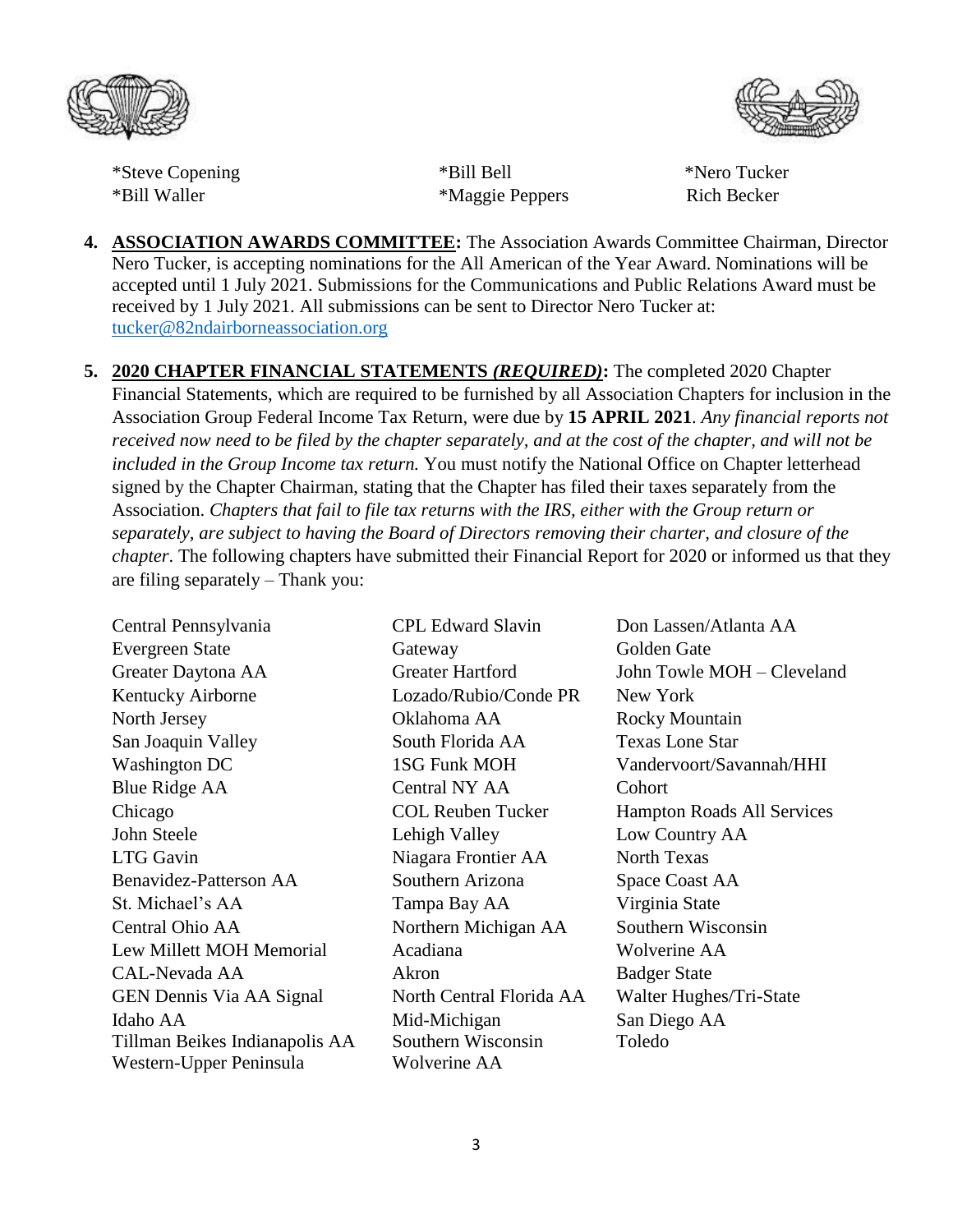



**6. CHAPTER DELEGATES TO 2021 AAW AND 2021 CONVENTION** *(REQUIRED)*: *If you want the opportunity to have your Chapter's concerns addressed at the Delegates' meeting, you must send in your Chapter delegate certification form.* Chapter Officers are reminded to designate their Delegate(s) to attend AAW by 1 May 2021 (extended to 10 May 2021) and the Convention by 31 July 2021. Delegate forms can be obtained on our website in the Chapter Continuity link, under Forms and Resources on the Quick Links button. Forms and Resources are located at: <http://www.82ndairborneassociation.org/forms-and-resources.html>

*The AAW Delegates meeting will be held via Zoom meeting, as it was for the AAW 2020 meeting. The meeting will be held on 24 May, 2021 and an invitation to the meeting will be sent to all delegates' email addresses, and to the Chapter email account. This is an important meeting for Chapters to express their concerns and all Chapters are to assign a delegate as detailed in the National By-Laws.* 

As of 1 May 2021, there are very few Chapters that have notified us of their Delegates for the 24 May 2021 Delegate's meeting. *We would like to remind all of you that it is the obligation of the Chapter Chairman to attend the Delegate's meetings or to appoint a representative to ensure that your Chapters have the opportunity to express ideas or concerns to the Association*. It is impossible for the Board of Directors to properly represent all of our Chapters if the Chapters refuse to participate. It is the Association of all our Members and it is the right of all our Members to have representation at the Delegate's meetings. Please ensure your Chapter is staying informed of Association business and has the opportunity to address the Associations Board of Directors.

As outlined in Article IV, Section 6 of the Association By-Laws, the Association President can call a Delegates' meeting sixty (60) days in advance of the Convention date. In the past, Presidents have done this because there is ample time during AAW for the Delegates to discuss issues and formalize the presentation to be given to the Board of Directors during the Convention. The Delegates' meeting during the National Convention is to refresh everyone's memory and finalize the presentation. Delegates should be familiar with the Association and Education Fund By-Laws, Convention SOP and National Bulletins, all of which are available on the Association website. If the Chapters have any issues, please submit a 2- 3 *sentence summary* to the National Office by 10 May 2021. We will include these in the Delegates' agenda.

**7. CHANGE IN CHAPTER OFFICERS** *(REQUIRED)***:** *When your Chapter elects Officers, you must notify the National Office so that we can update our records*. Elected Chapter Officers must be members in good standing and annual members must be current. Please provide Chapter Officers, with contact information to National annually so that we can update our files, the Paraglide and the Association website. Please send your officer information. **Please do NOT send a note stating that the officers are the same or that there are no changes from the previous year(s). Even if there are no changes, please send a list of the current officers, with their current contact information**. We have extended the due date for this report to 30 May 2021. *Please be sure to give any newly elected Chairmen access to the Chapter email account*. If there are any problems with gaining access, please contact the National Office for assistance. Thank you to those chapters that have sent their Officer Report to National.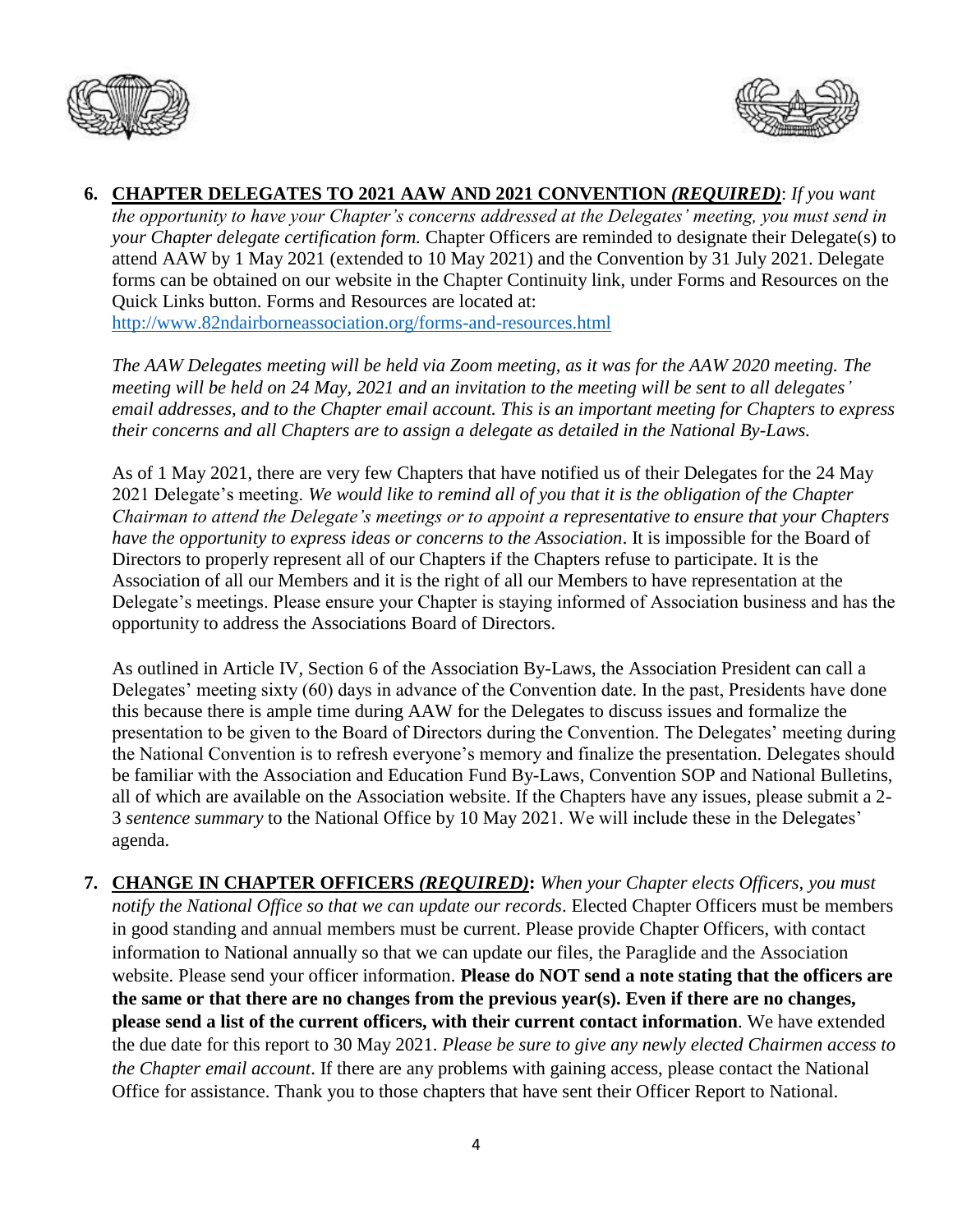



- **8. 2020/2021 CHAPTER ACTIVITIES REPORTS** *(REQUIRED)*: DEADLINE: **Past due, extended to 30 May**. Per the Association By-Laws, "a report of the dates and places of all meetings and activities held or sponsored by the Chapter" throughout the 2020 year, and a "tentative" schedule of the Chapter's meetings and activities for 2021 *is a Chapter requirement*. Thank you to those Chapters that have forwarded their reports. Thank you for your continued support!
- **9. CHAPTER REQUIREMENTS:** All requests to the Chapters for "REQUIRED CHAPTER DOCUMENTS" are not optional and are required for the Chapters to maintain their non-profit 501(c)4 status. Any Chapter that does not submit the required documents will be reported to the Board of Directors, and are subject to closure by the Board of Directors. The National Office works hard to keep Chapters informed of the requirements and is always available to assist Chapters in completing the required documents, but we cannot do them for you. There are only a few required documents required to be submitted every year by the Chapter Chairman, and they must be completed. Chairman, if you are unsure of what is needed, or need assistance, please contact our office and we will assist you.
- **10. 2021 ASSOCIATION ALUMNI PUBLICATION:** The Association sponsored 2021 Alumni book information gathering period has ended, and the publishing phase has begun. The book release date is planned for June-July 2021. If you have any questions concerning your purchase or are still interested in purchasing the book, you can contact the publisher directly at 1-800-982-1590 or [customerservice@publishingconcepts.com](mailto:customerservice@publishingconcepts.com)
- **11. OPERATION BOURBON: STILL AVAILABLE FOR PURCHASE -** The 82nd Airborne Division Association has designed and sponsored an 82<sup>nd</sup> Airborne Division bourbon bottle. It is now available through Boundary Oak Distillery. The Association will not be selling the bottle. It is becoming available

in more and more states. In August 2020, the bottle became available at numerous Class Six stores and you can also work with a local liquor store to order these bottles. It is an awesome dedication to the Division and has already sold over 19,000 bottles. The Maroon Wax seal bottles are currently on sale, and the next bottle to be released is the white wax bottle. It will give the opportunity to collect the Red, White, and Blue versions of the bottles, which are the National flag colors, and also the colors of the 82<sup>nd</sup> Airborne Division. We have also posted images of the bottle on our Facebook page with links to how to purchase the bottle. Members who have purchased and tasted the Bourbon have been very impressed. I think the Association has done an



excellent job in selecting and designing this bottle and if you have not looked into it yet, I urge you to do so.

**12. CURRENT PROJECTS OF THE ASSOCIATION:** This is a list of some of the Projects the Association has approved for working on in 2021: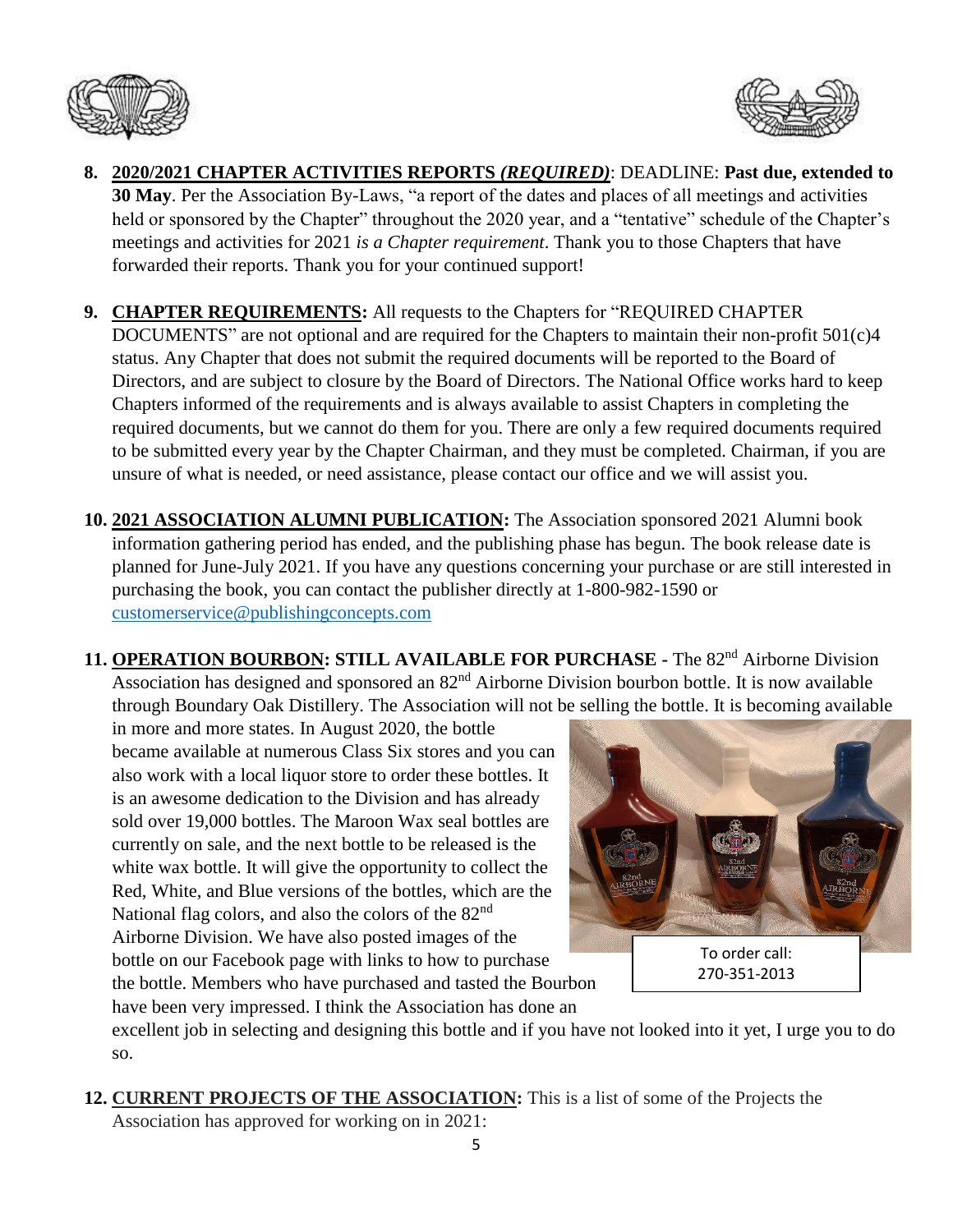



- **a. Support for Families of 82nd Airborne Division KIAs, and WIAs:** Provide assistance to the 82<sup>nd</sup> Airborne Division Association Wounded Warrior Fund through direct response to needs of Families immediately following the loss or injury of an  $82<sup>nd</sup>$  Trooper.
- **b.** Recognition of the Jumpmaster, NCO, and Trooper of the Year: Every year our Association recognizes the accomplishments of the 82nd Airborne Divisions Jumpmaster, Non Commissioned Officer, and Trooper of the Year at our annual dinner during All American Week (AAW). On the final evening of AAW, the Leadership and Troopers of the  $82<sup>nd</sup>$  Airborne Division join the  $82<sup>nd</sup>$ Airborne Division Association Members as we present these outstanding Troopers with awards to recognize their accomplishments (accomplished through Association and corporate donations).
- **c. 3 rd Annual All American Adventure 2021 (Cancelled due to Corona Virus):** Plan is to send



twenty 82<sup>nd</sup> Airborne Division Troopers on a 4-day resiliency trip to the Catskill Mountains for fishing, hiking, biking and numerous other activities. Aimed at helping Troopers in reintegration after deployment, this project uses donations from Association Members and Chapters, and Corporate sponsorship to accomplish this project. This trip usually takes place in June, provided we are able to secure funding for our Troopers. Help us in providing an avenue to assist our

82<sup>nd</sup> Troopers in their resiliency during their redeployment process

- **d. Support for deployed Troopers of the 82nd Airborne Division:** Our Association stands ready to provide support to our Deployed Troopers as they protect our Nation. The more donations we receive the more we can do to support our Troopers while they are deployed. Help us to show these Troopers our gratitude for their sacrifices.
- **e. Holiday Troop Support 2021:** This year will be our  $6<sup>th</sup>$  Annual "Holiday" Troop Support" and we will again provide over 1000 meals to young Troopers and their Families over the Thanksgiving and Holiday Season to insure the Families of young  $82<sup>nd</sup>$  Troopers have bountiful Holiday meals over the Holiday Season.



**f. Increasing Support for Spouses and Dependent Children of 82nd Airborne Division Fallen**  Heroes: The 82<sup>nd</sup> Airborne Division Association is currently looking into projects to increase our support of the Dependent Children of our 82<sup>nd</sup> Airborne Division Fallen Heroes. We believe it is our obligation to work to ensure continued support of these Dependent Children and we are working hard to develop plans and funding to accomplish it. We will provide more information as our planning progresses.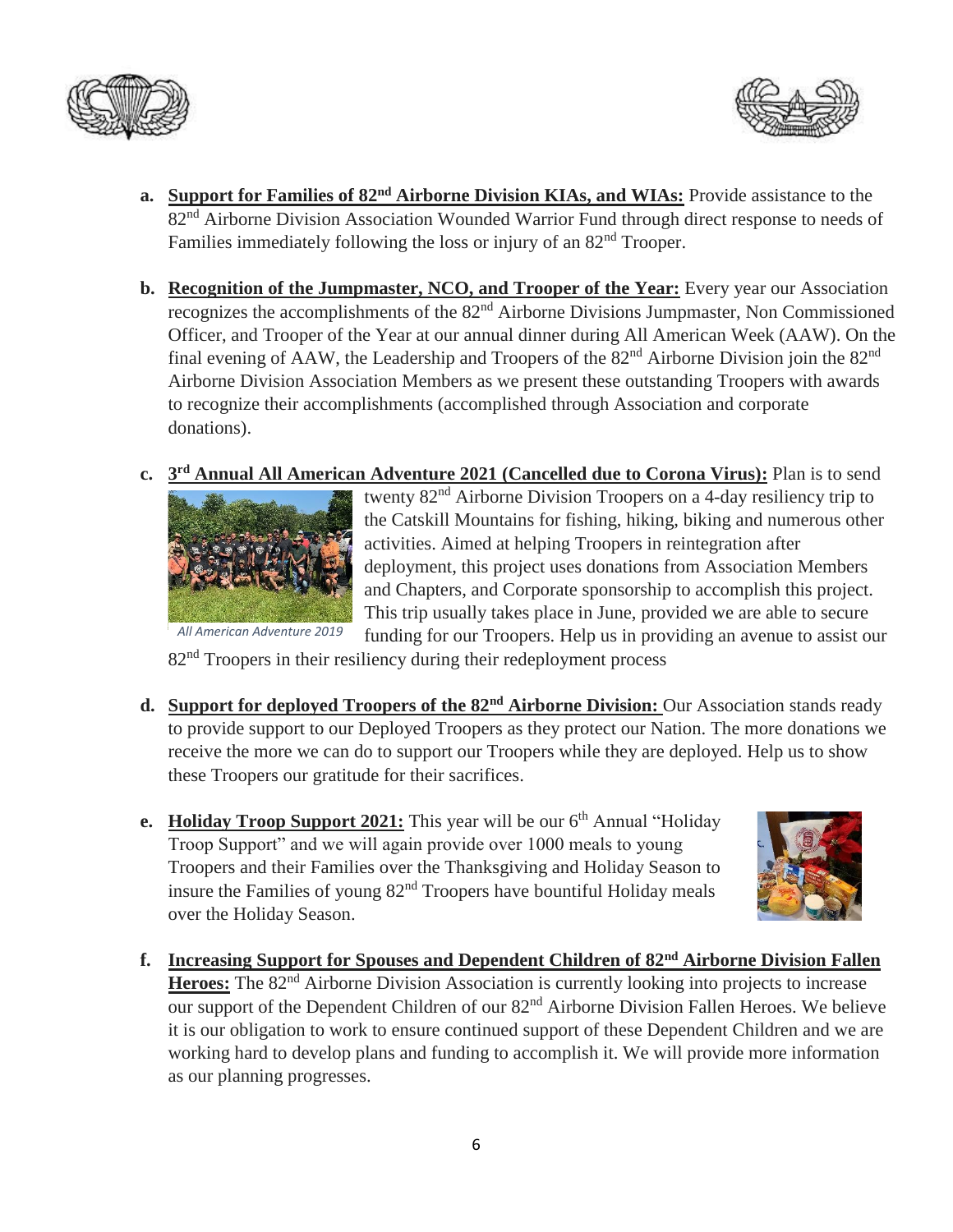



- **13. DONATIONS TO GENERAL FUND:** We are asking for help from our Members in working through the cancellation of our Association events. These cancellations have caused the Association the loss of fund-raising opportunities, and we are asking for your help, through donations, to help make up for these losses of funds. Several Association Chapters have stepped up to the challenge and provided awesome funding support to the Association. I want to remind you that all of the projects that the Association is hoping to continue in 2021 will take funding and we hope you will see the value in these projects. Please help us to realize the success of all our upcoming projects so that we can continue to Troopers and Families of our 82nd Airborne Division.
- **14. WEBSITE UPDATES:** Over the next few months we will be making updates to our website. This should not cause any issues for your use, but if you are unable to enter certain pages please check back later to see if the problem persists. If it does, please call our office for assistance.
- **15. ONLINE SUPPORT DOCUMENTS:** The National office has posted documents on our webpage in the Quick Links / Forms & Resources folder and under the Resources tab on our website to assist the Chapters. These include forms for Chapter Continuity and Chapter Startup, as well as forms needed for annual reports. Please look over these forms and use them as needed.
- **16. ASSOCIATION SUSPENSES/DEADLINES:** Please note the following Association deadlines (all information should be sent to the Executive Director, unless otherwise noted):
	- **a. 28 February 2021 Extended to 30 May 2021** 2020 Chapter Activities Report, 2021 Chapter Schedule and 2021 Officers – **PAST DUE**. *Please send immediately*.
	- **b. 15 April 2021** Chapter financial reports due to National Office
	- **c. 1 May 2021 Extended to 10 May 2021 -** Delegate Certification for All American Week
	- **d. 1 June 2021** Nominations for 2022 National Director
	- **e. 1 July 2021** Nominations for All American of the Year Award
	- **f. 1 July 2021** Communication & Public Relations Award Program entries must comply with the Communications and Public Awards Program SOP. Nominations can be sent to the National office and will be forwarded to the Awards Committee Chairperson.
	- **g. 31 July 2021** Delegate Certification for National Convention
- 17. 82d AIRBORNE ASSOCIATION USAA CREDIT CARD: Check out the 82<sup>nd</sup> Airborne Division Association's co-branded cards. These cards display a Paratrooper under the silk on the front. It's a very nice card to have. To get a co-branded Association card, please call 855-755-8263 or go to [www.usaa.com/82nd](http://www.usaa.com/82nd) . If you use a credit card, please choose the card that supports the Association.
- **18. E-NEWS BULLETIN:** *Get Army and Airborne related news directly to your emails!* Members who insure they shared their email address with the Association will receive our E-news bulletin which contains informative articles about the 82<sup>nd</sup> Airborne Division, the Airborne community, the Military, Veterans issues, and even Association related articles, and links to our Bulletins, the Paraglide Magazine, and Fliers and Registration forms for Association Event. If you are not receiving the E-news bulletin to your email just send us your email address and we will add you to the list. Although we have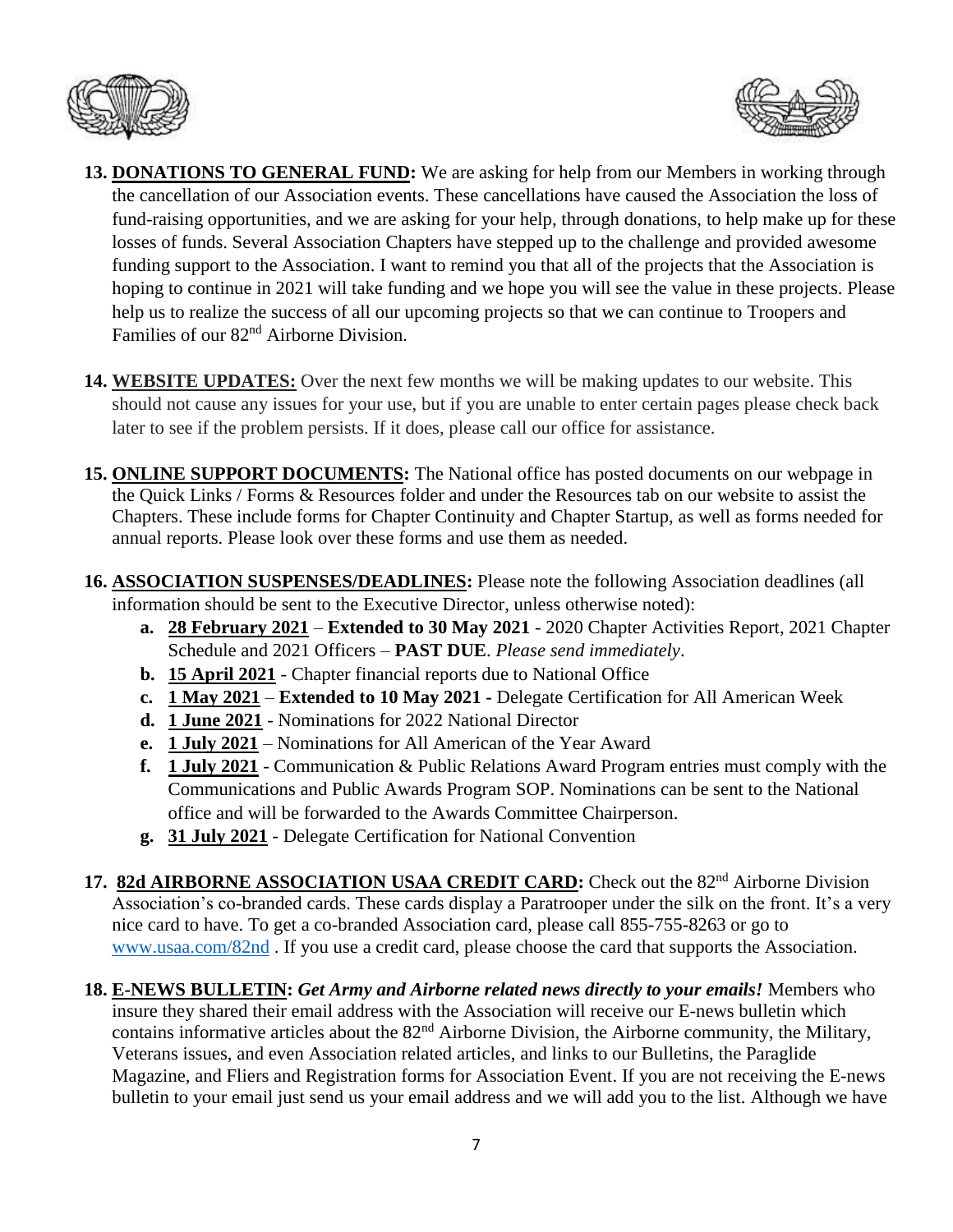



had requests, we are only offering this benefit to our Association members. Sign up today and keep up to date on Airborne issues!

- **19. WITHIN THE DIVISION AND FORT BRAGG:** Please visit the following 82d Airborne Division websites to find out what is happening within the Division and sign up for our E-News bulletin: <http://www.dvidshub.net/image> and [http://www.bragg.army.mil/82nd/pages/default.aspx.](http://www.bragg.army.mil/82ND/Pages/default.aspx) Also, don't forget to check out the Division's Facebook page<https://www.facebook.com/82ndAirborneDivision>
- **20. ASSOCIATION/CHAPTER UPCOMING EVENTS:** *Support our Chapters!* Please announce the following upcoming regional events at Chapter meetings, via the Chapter newsletter and website. Registration and information on these events were published in the Paraglide and/or on the Association's website at the following link [www.82ndairborneassociation.org/events.html.](http://www.82ndairborneassociation.org/events.html) If you would like to have the Association President or Executive Director attend your event, please send an invitation to the National office in enough time for us to plan and we will do our best to attend.
	- **a.** Please see above for AAW and Convention details.
	- **b.** 508<sup>th</sup> All-Era and All Airborne Reunion in Columbus, Ohio  $23 27$  June 2021. Hosted by the Family and Friends of the 508<sup>th</sup> PIR Association and the Central Ohio All Airborne Chapter. The host hotel is the Nationwide Hotel and Conference Center, 100 Green Meadows Drive South, Lewis Center, OH – 614-880-4300. For further information, go to [www.508PIR.org](http://www.508pir.org/)
- **21. ATTENDANCE OF NATIONAL OFFICERS:** Act now to request the attendance of the Association President to your Chapter events. Please send invitations by mail or email to the Executive Director. Requests for participation of National Officers in Chapter or Regional events should be coordinated with the respective Officer(s) and submitted in writing to the Executive Director of the Association. Please allow as much lead time as possible so that the Officer(s) can plan ahead. Please remember that all events can be published in the Paraglide and on the Association website (Events).
- **22. CERTIFICATES OF APPRECIATION AND MERIT:** Chapters that want to recognize members or businesses for their support of the goals of the Association can request a Certificate through the National Office via email. The cost of each Certificate is \$5.00, which includes shipping and handling.
- 23. 7th ANNUAL ASSOCIATION 50/50 RAFFLE: Let's make our 7<sup>th</sup> Annual 50/50 Raffle even more successful than the previous years. The drawing will be held on Saturday, 14 August 2021 at the Airborne Heritage Banquet during our 75th National Convention. You do not have to be present to win, but you do need to enter! Raffle tickets can be found on our website under Events and can be mailed to the National Office.
- **24. FACEBOOK PAGE: 'Like Us'** at<https://www.facebook.com/82ndAssociation/> *This is the ONLY official Facebook page of the Association. We have no affiliation with any other sites that are using the Association's name!* **To ensure you are at the correct Facebook Page, look for the Association Logo on the page. If you see the Association Logo, you are on the right page.** We do not allow political comments, bad language, bullying, and verbal attacks on anyone. Anyone making these types of posts will be deleted. Our site is only to keep Members informed of Association operations and to foster the spirit of the Airborne Community. Please join and like our page. We would love to receive